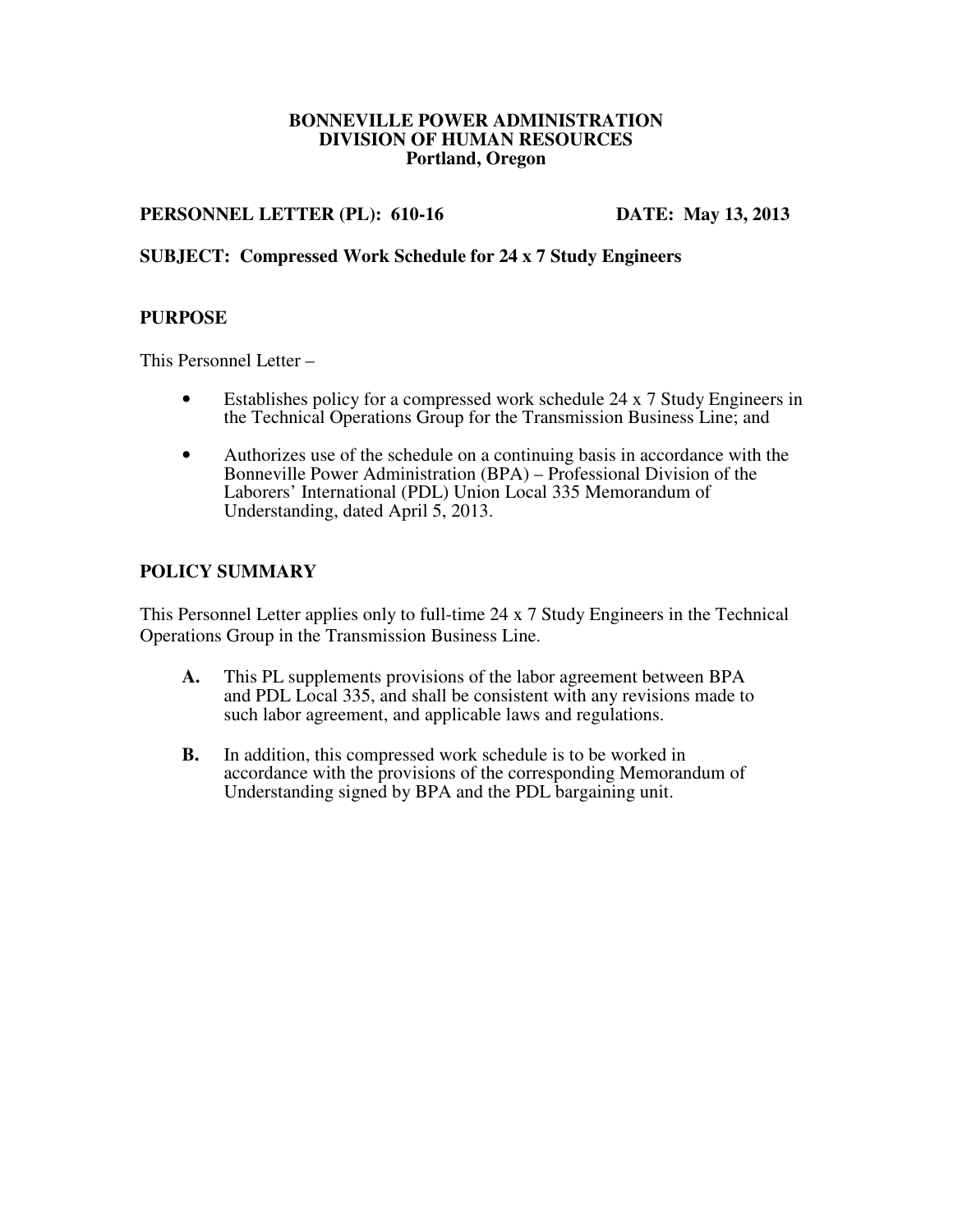BPA Personnel Letter 610-16 Human Capital Management<br>May 13, 2013

# **TABLE OF CONTENTS**

| I. BASIC CONDITIONS $\ldots$ $\ldots$ $\ldots$ $\ldots$ $\ldots$ $\ldots$ $\ldots$ $\ldots$ $\ldots$ $\ldots$ $\ldots$ $\ldots$ $\ldots$ $\ldots$ $\ldots$ $\ldots$ $\ldots$ $\ldots$ $\ldots$ $\ldots$ $\ldots$ $\ldots$ $\ldots$ $\ldots$ $\ldots$ $\ldots$ $\ldots$ $\ldots$ $\ldots$ $\ldots$ $\ldots$ $\ldots$ $\ldots$ $\ld$ |  |
|------------------------------------------------------------------------------------------------------------------------------------------------------------------------------------------------------------------------------------------------------------------------------------------------------------------------------------|--|
|                                                                                                                                                                                                                                                                                                                                    |  |
|                                                                                                                                                                                                                                                                                                                                    |  |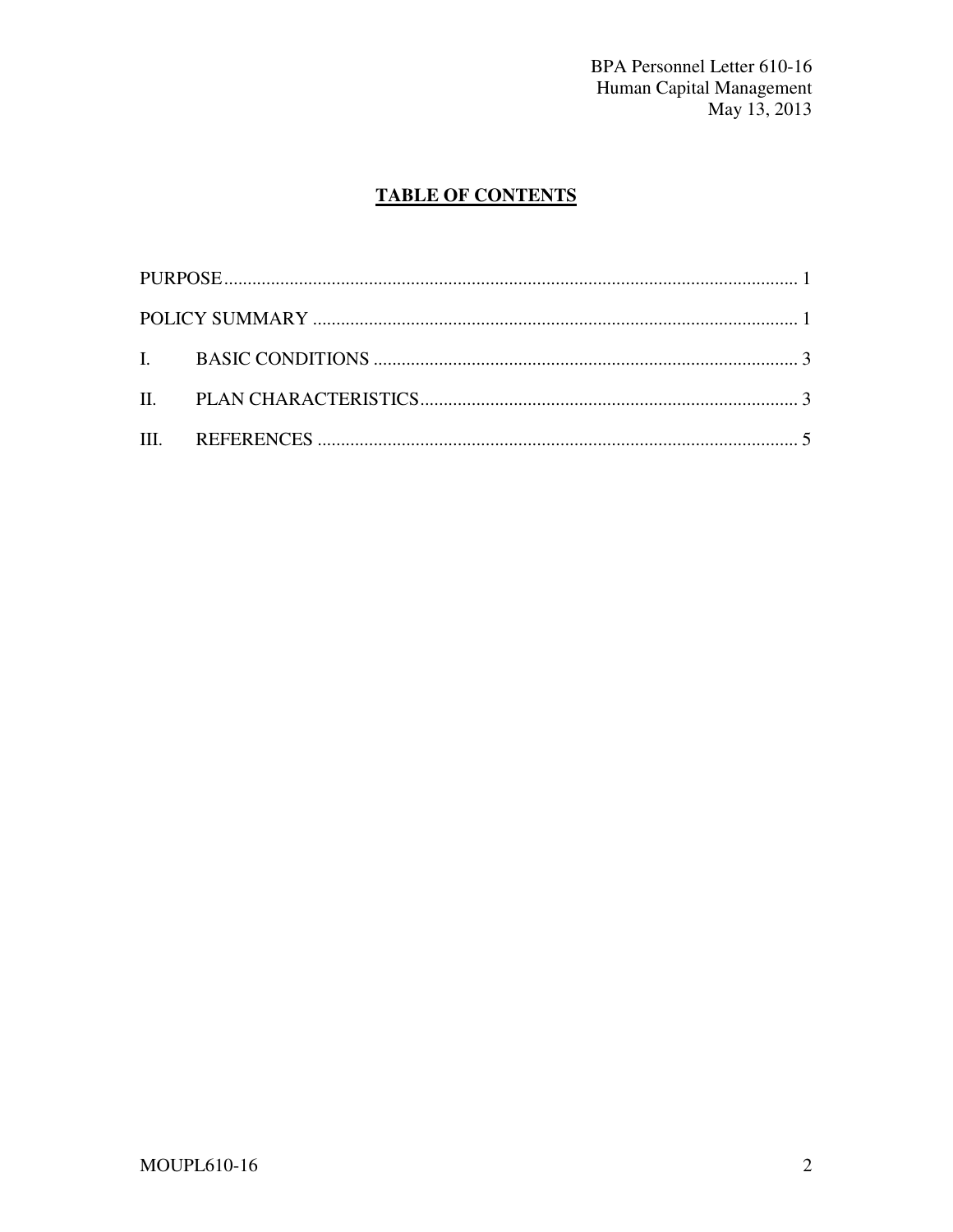#### **I. BASIC CONDITIONS**

Employees rotate through 3 established work shifts that provide coverage 24 hours per day, 7 days per week. Shifts are 8 hours and 12 hours long; shift #1 is 0600 to 1800 hours, shift #2 is 1800 to 0600 hours, and shift #3 is during core business hours (i.e., 0800 to 1630 hours). No lunch break is included in shifts  $#1$  and  $#2$ ; shift #3 includes a 30-minute lunch break. Shift #1 and Shift #2 is on the dispatch floor while Shift #3 is providing technical support at a desk. The practice of employee initiated shift trading is acceptable provided that exchange is agreed to by both parties and the master schedule is updated (management approved) and does not result in overtime (OT).

The parties agree that shift rotation of trained employees shall be conducted in a fair and equitable manner.

## **II. PLAN CHARACTERISTICS**

- **A. Administrative Workweek:** For time and labor reporting, the designated administrative workweek shall extend from 0600 Sunday to 0600 the following Sunday.
- **B. Basic Work Requirement:** Basic work requirement means the number of hours, excluding overtime hours, an employee is required to work or to account for by charging leave. An employee's basic work requirement is 80 hours in a pay period. This work may be scheduled in fewer than 5 days in an administrative workweek or fewer than 10 days in two administrative workweeks.
- **C. Designation of Workday for Regularly Scheduled Night-Shift Work:** The night shift is scheduled to start on the day it is shown on the schedule. For example, a 12-hour shift that starts at 6:00 p.m. on Saturday is to be recorded as 12 hours worked on Saturday. (Note: in the example used, this does not affect the employee's entitlement to Sunday premium pay for the entire 12 hour shift worked on Saturday because a part of that shift is worked on the calendar day of Sunday.)
- **D. Regularly Scheduled Administrative Workweek:** For a given employee, the rotating tours of duty to which the employee is assigned.
- **E. Tour of Duty:** The tour of duty for employees under this program is the rotating shift assignments of affected employees. Management may, as appropriate due to operating needs, temporarily adjust the arrival and departure time of an employee's scheduled duty shift. The affected employee shall be notified a minimum of 24 hours in advance while on duty and posted on the master schedule. **Credit hours may neither be earned nor used.**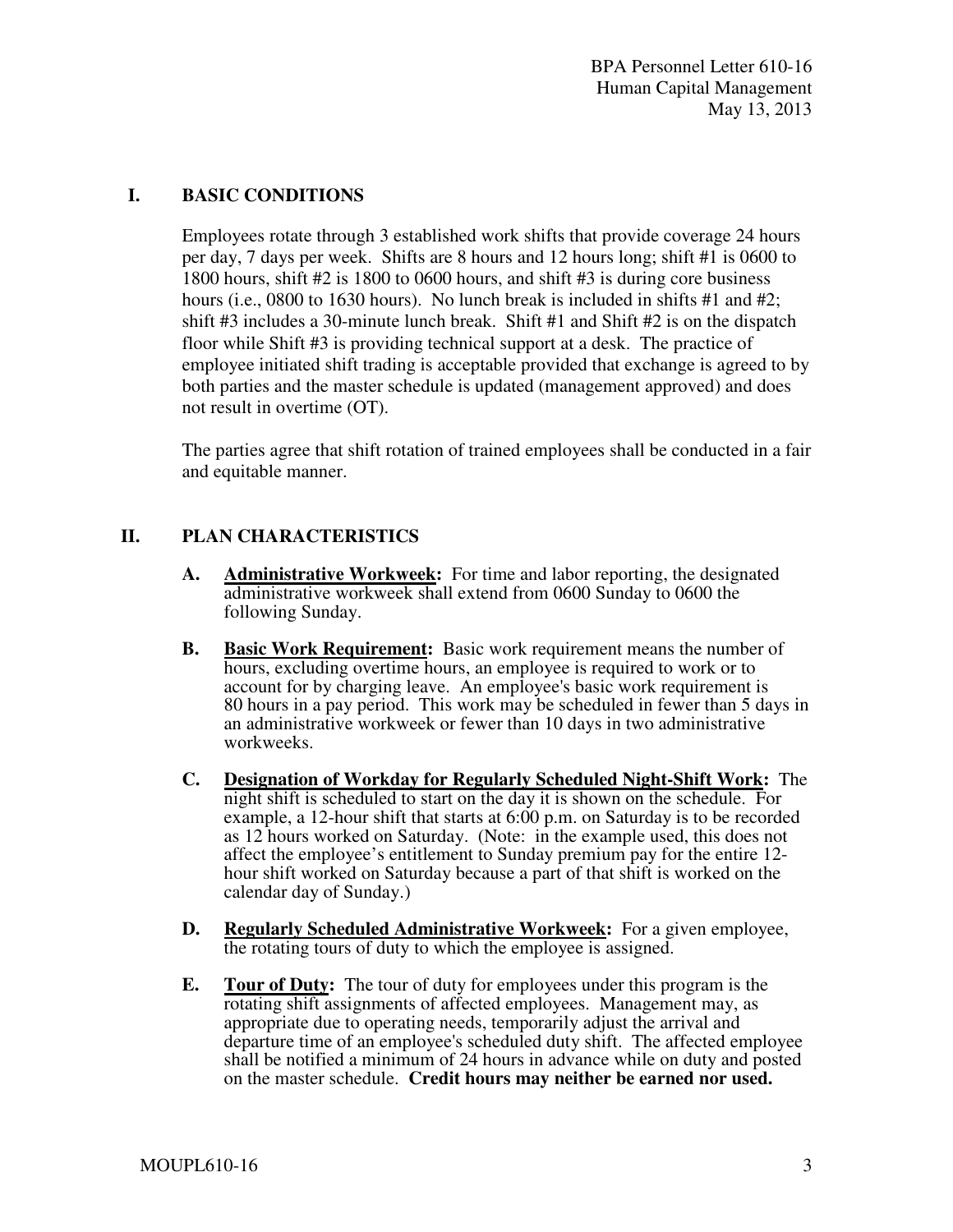- **F. Overtime Work:** Overtime hours are all hours an employee is ordered to work on any day in excess of his/her compressed schedule. **Regularly scheduled tour of duty hours, including 12-hour shifts, worked by an employee are not overtime**. Overtime occurs in accordance with PL 550-01, Section  $V(A)(7)$ .
- **G. Compensatory Time Off:** Compensatory time off is time off in lieu of pay for irregular or occasional overtime work.
- **H. Shift Change:** A time when one shift ends and the beginning of the next where system conditions are exchanged. Irregular overtime shall be paid when the departing worker is delayed 8 or more minutes past the end of their 12 hour shift.
- **I. Night Pay:** Night pay is paid for work performed between the hours of 6 p.m. and 6 a.m.
- **J. Holidays:** An employee who is relieved or prevented from working on a day designated as a holiday (or an "in lieu of" holiday) is entitled to pay for the number of hours he/she normally would have been scheduled to work that day.

For an employee whose work shift covers portions of 2 calendar days, the designated holiday (or the "in lieu of" holiday) is based on the employee's work shift that commences on such holiday. (See example below under "Holiday Premium Pay.")

- **K. Holidays Falling on Non-workdays:** When a holiday falls on a scheduled non-workday for an employee, the workday immediately before that scheduled non-workday is designated as the "in lieu of" holiday.
- **L. Holiday Premium Pay:** An employee who performs non-overtime work on a holiday (or a day designated as the "in lieu of" holiday) is entitled to basic pay plus premium pay equal to his/her rate of basic pay for that holiday work. Holiday premium pay is limited to the number of hours normally scheduled to be worked on that day. Additional ordered or authorized work on that day is compensable as overtime.

For an employee whose work shift covers portions of 2 calendar days, the designated holiday (or the "in lieu of" holiday) is based on the employee's work shift that commences on such holiday. (For example, if an employee is scheduled to work, and does actually work, a shift from 1800 hours to 0600 on both July 4 and July 5, the entire work shift beginning on July 4 is considered the holiday and the employee would receive 12 hours of premium pay for the period of 1800 hours to 0600 hours that began on July 4.)